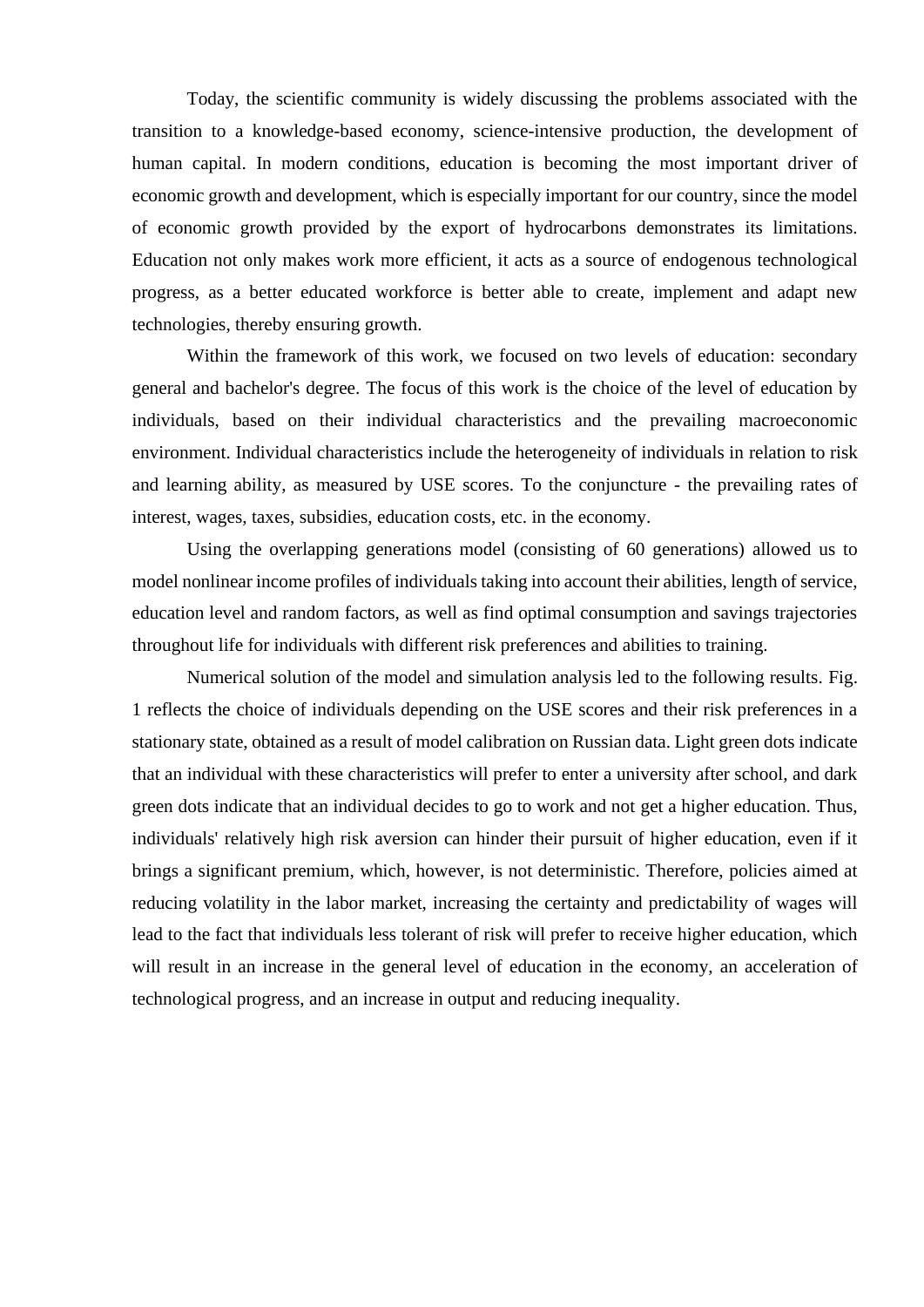

Fig. 1. The choice of the level of education by individuals depending on their abilities and attitude to risk.

Modeling the economic policy of the state in the field of higher education was carried out in the following directions:

- 1) 1) Modeling various measures to support students in universities subsidizing the interest rate during the period of study and subsidizing education costs. In terms of impact on output and cost-benefit ratios, subsidizing education spending is a more preferable measure.
- 2) 2) Simulation of various options for the distribution of subsidies. For example, the provision of a subsidy in the amount of 50% of education expenses to everyone who scored 185 USE points instead of 100% of expenses to everyone who scored 218 leads to a 5.5 percentage point increase. the proportion of people with higher education (45.5%), an 8.9% lower Gini coefficient and a 2.82% higher output. Thus, a different distribution of the same amount of subsidies may lead us to a more desirable result.
- 3) Simulation of various options for financing educational subsidies by increasing the rate of income tax, consumption tax or income tax. An almost twofold increase in the number of subsidies issued (by 105%), financed by an increase in the income tax rate by 1 percentage point, or the consumption tax by 1.4 percentage points, or the income tax rate by 8 percentage points. leads to an increase in output by 9.5% -10.5%, depending on the method of financing taxes. It should be noted that a change in the rate